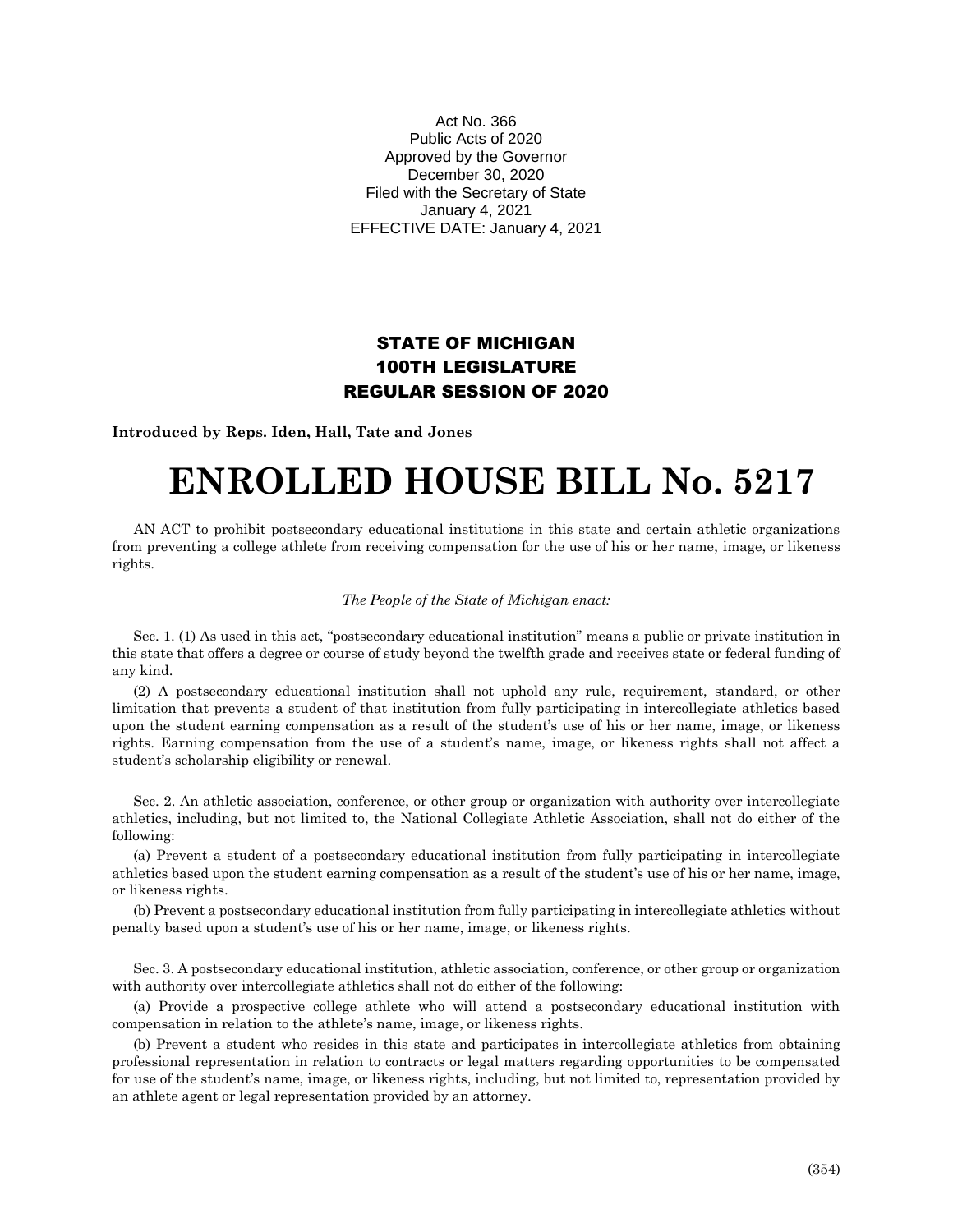Sec. 4. For purposes of this act, an athletics grant-in aid or stipend scholarship from a postsecondary educational institution in which a student is enrolled is not compensation for use of a student's name, image, or likeness rights, and the institution shall not revoke or reduce an athletics grant-in aid or stipend scholarship based upon a student earning compensation in accordance with this act.

Sec. 5. (1) A postsecondary educational institution, athletic association, conference, or other group or organization with authority over intercollegiate athletics shall not interfere with or prevent a student from fully participating in intercollegiate athletics based upon the student obtaining professional representation in relation to contracts or legal matters regarding the student's opportunities to earn compensation for the student's use of his or her name, image, or likeness rights, including, but not limited to, representation provided by an athlete agent or financial advisor, or legal representation provided by an attorney.

(2) An athletic association, conference, or other group or organization with authority over intercollegiate athletics, including, but not limited to, the National Collegiate Athletic Association, shall not prevent a postsecondary educational institution from fully participating in intercollegiate athletics without penalty as a result of a student obtaining professional representation in relation to contracts or legal matters regarding the student's opportunities to earn compensation for the student's use of his or her name, image, or likeness rights, including, but not limited to, representation provided by an athlete agent or financial advisor, or legal representation by an attorney.

(3) For purposes of this section, professional representation by an athlete agent, financial advisor, or attorney must be provided by persons licensed in this state, as applicable.

Sec. 6. A student shall not enter into an apparel contract providing compensation to the student for use of his or her name, image, or likeness rights that requires the student to display a sponsor's apparel, or otherwise advertise for a sponsor, during official team activities if the provision is in conflict with a provision of the student's postsecondary educational institution's team contract.

Sec. 7. (1) A student who intends to enter into a verbal or written opportunity or contract that would provide compensation to the student for use of his or her name, image, or likeness rights shall disclose the proposed opportunity or contract to a designated official of the postsecondary educational institution that the student attends, as designated by that institution, at least 7 days prior to committing to the opportunity or contract, for review by that institution.

(2) If the postsecondary educational institution described in subsection (1) identifies a conflict between the student's proposed opportunity or contract and any existing agreements of the postsecondary educational institution, the postsecondary educational institution shall communicate that conflict to the student so that the student may negotiate a revision of the opportunity or contract to avoid the conflict and that revision is subject to additional review and approval by the postsecondary educational institution in accordance with this section.

(3) A team contract of a postsecondary educational institution's athletic program shall not prevent a student from receiving compensation for using his or her name, image, or likeness rights for a commercial purpose when the student is not engaged in official team activities.

(4) This section does not apply to a contract entered into, modified, or renewed on or before the effective date of this act.

Sec. 8. A legal settlement arising under this act shall not permit noncompliance with this act.

Sec. 9. (1) By December 31, 2020 and by December 31, 2021, any nonprofit trade association that represents postsecondary educational institutions in this state shall provide for each of those years, respectively, a written summary of both of the following to the chair of the appropriations committee of the house of representatives, the chair of the appropriations committee of the senate, and the chair of the ways and means committee of the house of representatives:

(a) Progress made by the National Collegiate Athletic Association toward the development of a national policy, including updates to relevant bylaws and rules, on student athlete name, image, and likeness compensation, as directed by that association's board of governors on October 29, 2019.

(b) Congressional action on legislation on student athlete name, image, and likeness compensation, including, but not limited to, the proposed congressional advisory commission on intercollegiate athletics act of 2019, as proposed by H.R. 5528 of the 116th Congress.

(2) By June 30, 2022, any nonprofit trade association that represents postsecondary educational institutions in this state shall provide to the chair of the appropriations committee of the house of representatives, the chair